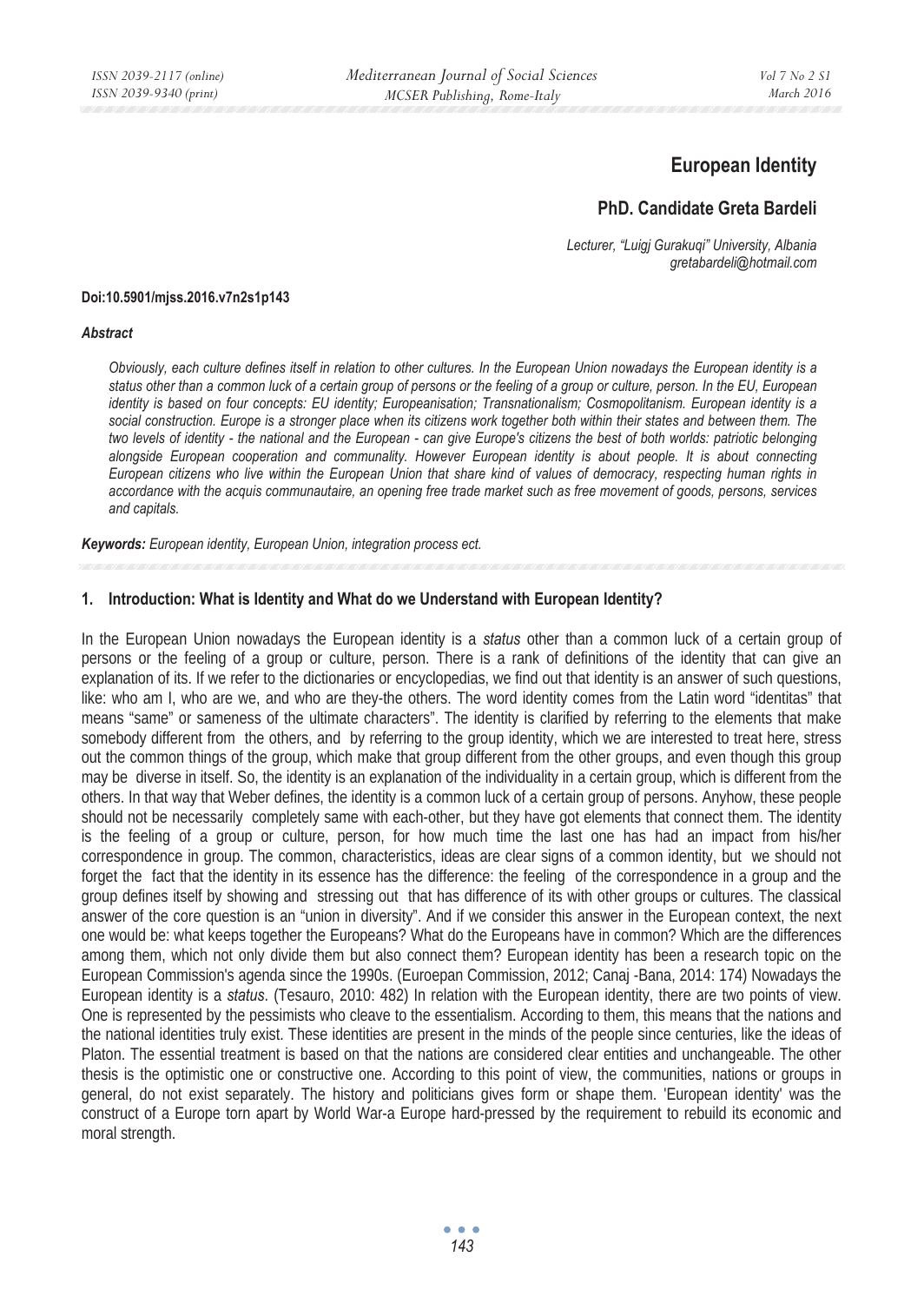### **2. The Concept of European Identity Today: New Concepts Arising?**

European identity is a social construction. In the EU, European identity is based on four concepts: a) European identity; b) Europeanisation; c) Transnationalism; d) Cosmopolitanism. An important milestone and symbolic in building a European identity is European citizenship, created by the Treaty of Maastricht. From 1 November 1993; in fact, all nationals of a member state of the European Union was recognized, aside his nationality that of Europe. Defined in Article 17 TEU (now Article 20 TFEU) citizen of the European Union is anyone who has the nationality of a Member State. Citizenship of the European Union constitutes an addition to national citizenship and does not replace the national citizenship. Europeans which have dual nationality (that of a Member State and a third country) enjoy the rights deriving from European citizenship. Europeanisation is a construction that refers to a trend towards national institutions. The validity of the concept can be questioned since Europeanisation in reality may be only a peripheral variant of a larger trend of globalisation. Transnationalism is referred to 'cross-borders' whether cosmopolitanism refers to actively seeking out and appreciating contact with other cultures. (Euroepan Commission, 2012).

In the twenty-first century, we have reached a crisis point in the construction of European identity. (Colliver, 2015). Peace and prosperity that apparently underlie what it means to be European are now mutually changing. The EU is under enormous strain due to the financial crisis Constitution that failed and the ratification of the Lisbon Treaty (Canaj Bana, 2014:135) However European identity is about people. It is about connecting European citizens who live within the European Union that share kind of values of democracy, respecting human rights in accordance with the *acquis communautaire*, an opening free trade market such as free movement of goods, persons, services and capitals. Only with a continued and concerted efforts to engage populations can these positive and precious traits of European identity be renewed and strengthened at this critical situation.

## **3. Person Versus Group: One Against the Other**

It is important to clarify the importance of the distinction between individual and collective identification. For the majority of individuals, identity is situational, while very different collective identity tends to be continuous and widespread. This is because collective or group is subject to change difficulties and is patient and strong. Collective identity includes in itself solidarity and is based on "spiritual connection" understood only on a care of meanings, symbols and common backgrounds. When it comes to collective identity should be a distinction between the entire group in itself and the others. Nothing leads to the creation of collective group more than common interests, as may be, for example the common enemy. Similarly, collective identity includes the ability to act and to be responsible for the acts of collective. Individual identity includes the possibility of independent action which enable joint action.

This sense of identity we find at Aristotle, who said that the identity of the Polis was mainly a constitutional identity; "politea" as well, through which the community becomes a political subject. Collective identity in this sense includes a political dimension. Once we have explained the distinction between individual and collective identity, the dimensions and requirements of each category, we can explain better the concept of European identity. Well, European identity is common collective identity that embodies a set of individuals, who are distinct from the others and include the ability and the *responsibility to conduct joint*.

## **4. Identity as Diversity**

Each culture defines itself in relation, or rather, in apposition to other cultures. People who feel they belong to the same culture have these feelings because they rely on general common norms. This means that to determine the meaning of a country's identity through culture need to face this with others. This makes it a distinct culture. However, the premise that humanity has always created close relationships with each others, relationships, from the geographical point of view were also possible in Europe. In this continent, the different cultures are joined to create a common cradle. Of course, in these complex relationships all actors are included: politics, economic, or science and legislation and this different interaction enables the creation of a common identity and distinctive. French philosopher, like Edgar Mori, when talks about European identity refers to "multiple unity" or "Unitas multiplex". Meanwhile, Habermas, defines European citizenship as a creation that comes from different national histories contexts. He brings up the example of Switzerland to illustrate his concept, saying that this is the example of how the political and cultural rights image stands up against the cultural orientations of different nationalities. So, therefore, European identity is rooted to national diversity where countries realize that share a common present and a common future. This happened on the occasion of the creation of a European community or the European Union. For example, taking part in collective action across borders, joining a social movement and sharing together goals can promote the sense of European identity. (European Commission 2012)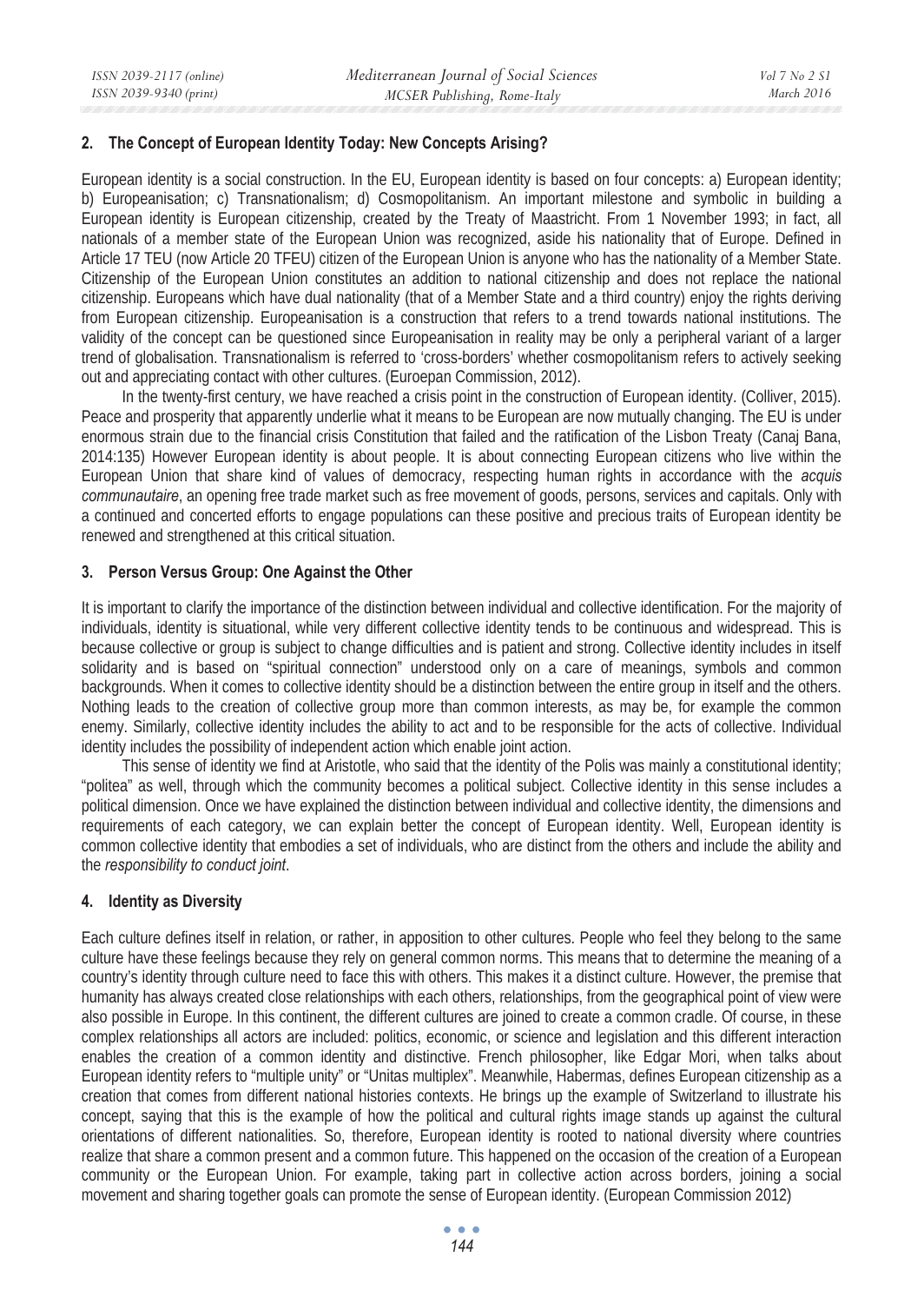## **5. The Identity as Something in Common**

When it comes to European identity, definitely will need to refer to historical base on which it is constructed. Historically, Europe has many roots, that create what can be called political history and cultural identity 'Europe "as a result of specific historical developments and impacts of different paradigmatic figures. The European Union (EU) today is a unification of 28 countries united to create a community from the political and economic point of view within the continent of Europe. Most important roots from antiquity are Athens and Rome. Europe was created by two forces: a continuing influence of these roots in cultural memory and a construction of continuous change from an "other". So, Europe identity is created to differentiate from others. Ethnic, cultural, religious and historical are undoubtedly the most important factors of European identity. This concept has a close relation with early civilizations and their organizations. Though the idea of the EU might sound simple at the outset, the European Union has a rich history and a unique organization, both of which aid in its current success and its ability to fulfill its mission for the 21st Century. Thus, democracy, which has roots in the ancient period, is a characteristic of Europe. There are many other elements, such as: the rule of law, humanity, human individual rights, internal market, foreign and justice affaire and so on. Fundamental rights and parliamentary democracy, which are a reality in the member states of the Council of Europe are undoubtedly the basis of this identity today. The process of European integration is very important as well. One such element is the free movement of persons, which makes you more and more to strengthen a sense of unity. European identity means a very strong commitment to the individual, social cohesion and solidarity. This concept includes in itself a country that respects human rights, and is based on tolerance and the rule of law.

European identity is based on cultural heritage that is a common experience that enabled the creation of a cultural family. European identity is a process that recognizes the existence of differences between individuals, which recognizes diversity and embrace the concept of citizenship, balancing the rights and the duties it entails. The concept of citizenship has been for a long time the central part of European image. EU citizenship is additional to national citizenship and does not replace it. EU citizenship as a distinct concept was first introduced in 1992 by the Maastricht Treaty. The core benefit of being a citizen of an EU state has been that of free movement of person within the territory of the EU. So, one can see European citizenship, as an element that allows the various national identities to coexist in the European Community, but always respecting their differences and their affiliations. The cited Article 20 TFEU stipulates that European Union citizens enjoy the same rights and obligations provided for by the Treaty. In particular we can mention here some basic rights belonging to European citizens: the right to move and reside freely within the territory of member states, according this freedom to all those citizens who are legally established in a Member State (Article 21 TFEU); the right to vote and to be elected in the Member State in case of elections to the European Parliament for example (Article 22 TFEU); the right to diplomatic and consular protection in third countries by the competent authorities of the member countries different from that to which they belong; The right of access to documents of the institutions, bodies and organizations of the European Union, the right of access to European mediators and the right to petition to the European Parliament.

### **6. Conclusions**

Obviously, each culture defines itself in relation to other cultures. However European identity is about people and will continue this way. It is about connecting European citizens who live within the European Union that share kind of values of democracy, respecting human rights in accordance with the *acquis communautaire*, an opening free trade market such as free movement of goods, persons, services and capitals. Nowadays Europe is widely used as a synonym for the EU, as 500 million Europeans (70%) are EU citizens. At the other side the European institutions are very important to promote and consolidate the idea of 'Europe' and European identity. European identity continuous to have the foundations on European values like respecting human rights, promoting the education and the encouragement of economic and politic integration.

European identity is a process that recognizes the existence of differences between individuals, which recognizes diversity and embrace the concept of citizenship, balancing the rights and the duties it entails. The concept of citizenship is a central part of European image. EU citizenship is additional to national citizenship. EU citizenship as a distinct concept and the core benefit of being a citizen of an EU state has been that of free movement of person within the territory of the EU. So, one can see European citizenship, as an element that allows the various national identities to coexist in the European Community, but always respecting their differences and their affiliations.

Recent developments related to European citizenship, arising precisely from the EU Treaty provisions are very important to define European identity. In particular, the ECJ case law, states that European citizenship today is the fundamental status of citizens in the European Union.